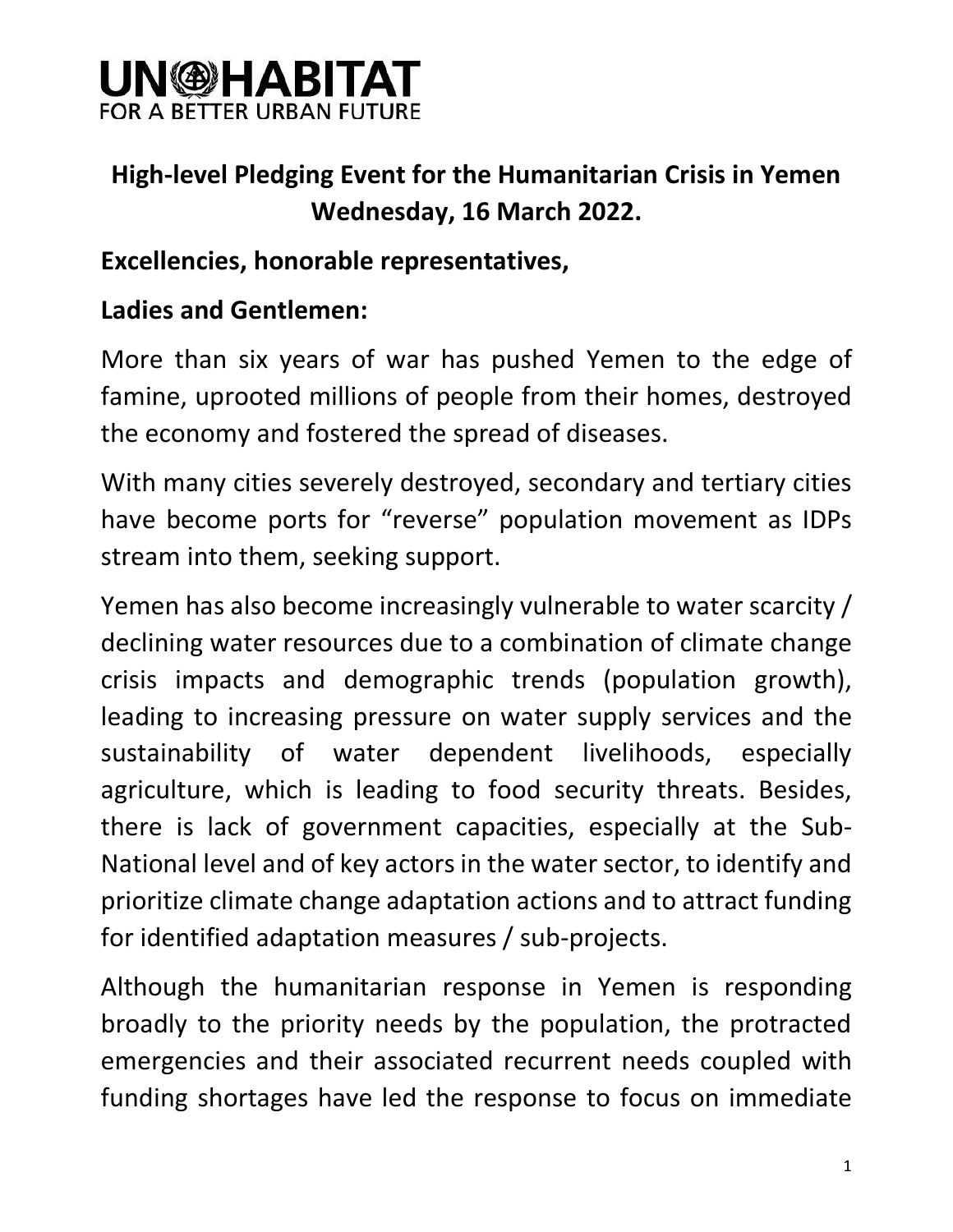# **UN@HABITAT** FOR A BETTER URBAN FUTURE

human-made and natural disaster response without focusing enough on the need for mid to long-term sustainable shelter solutions necessary to improve the living situation of IDPs stranded in the displacement locations or facilitate return where feasible.

Inadequate WASH services and facilities across Yemen are a significant gap and a future risk in the delivery of healthcare services and at schools, especially during the COVID-19 pandemic, where WASH Infection Prevention and Control (IPC) needs to be assured.

In Yemen, several research also suggest that housing, land and property (HLP) rights abuses, violations and discriminations are widespread, however, they are not sufficiently documented in most of the communities. Particularly, those for women and girls are critical as they are discriminated against or have limited access to land ownership even though major traditional Islamic legal system support women's rights to land.

#### **Excellencies, ladies and gentlemen:**

It is therefore critical that we continue to address the priority issues so that Yemenis can begin the path to re-building cities and towns to be safer, more inclusive, resilient and sustainable.

Through the generous support of our donors, UN-Habitat has clear intervention strategies with a focus to address these issues and mainly committed to provide safe and dignified living condition for Yemeni families by promoting security and resilience through